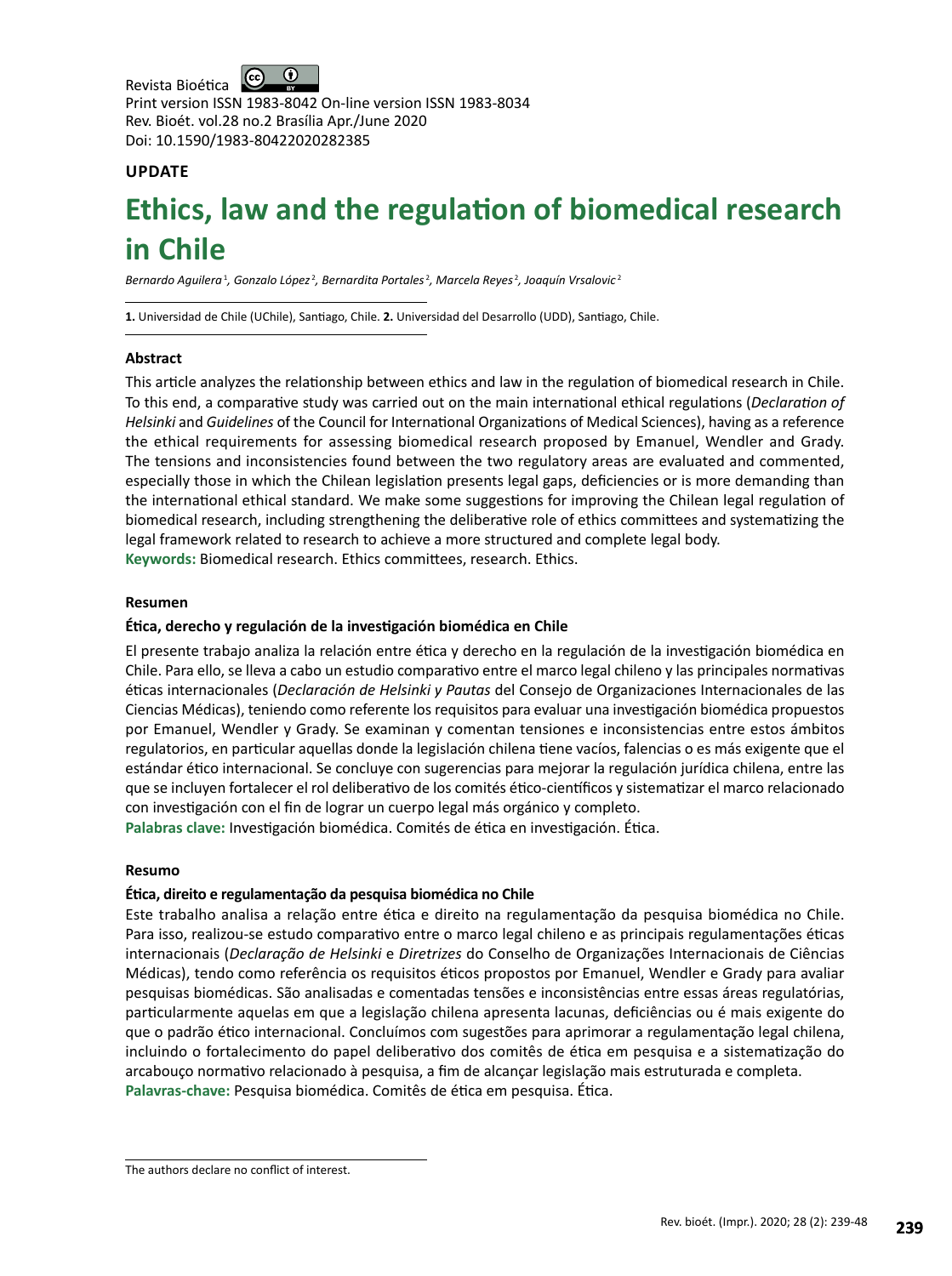The review of biomedical research protocols involving human subjects requires a careful analysis of ethical and legal aspects. Although the two normative dimensions regulate research in a parallel way (some aspects are regulated by law and others by ethics), there is no doubt that they are related. A reasonable harmony and some complementarity is usually expected between the two areas, even though this is an ideal not always fully realized.

This review of protocols (and their appendix) is carried out by research ethics committees, also called *Comités Ético-científicos* (CEC), Ethical-Scientific Committees, and requires the analysis of ethical and legal normative aspects, a task with at least three characteristics that indicate its complexity. First, despite their name, CEC are concerned with reviewing not only the ethical but also the legal aspects of research. Law  $20.120/2006<sup>1</sup>$  states that the investigation must comply *with all the provisions* (art. 10) and requires that every CEC include a law graduate among its members (art. 17c), which is coherent with the international guidelines on this subject<sup>2</sup>.

Secondly, CEC often consult documents that set international standards, such as the *Declaration of Helsinki*<sup>3</sup> and the *International ethical guidelines for research involving human subjects*, of the Council for International Organizations of Medical Sciences (Cioms)<sup>4</sup>. In addition to providing ethical guidelines, these documents are legally relevant as soft law, and can be incorporated into national legal systems as general principles of law<sup>5</sup>.

These documents refer to principles of a rational and pre-juridical nature that serve as a basis for any legal system and are applicable to cases of legal gaps or insufficiencies. Moreover, the Chilean legal framework explicitly states that CEC must have as a reference the *Declaration of Helsinki* and the Cioms Guidelines and apply national legislation in a way that is coherent with these international standards <sup>6</sup> *.*

Thirdly, according to Law  $20.120/2006$ <sup>1</sup>, investigation protocols can only be carried out if they have a favorable review and report of a CEC, which can also reject a protocol or stop a research, meaning that its resolutions have binding administrative implications similar to those of legal norms. Thus, the duty to comply with an ethical standard is a fully enforceable obligation independent of the will of the researcher.

It is interesting to compare it with the case of the Ethics Assistance Committees, since article 16 of Law 20.584/2012<sup> $7$ </sup> establishes that an appeal court may *revoke* recommendations. These considerations allow us to assess the importance of articulating the normative levels of ethics and law when reviewing biomedical research protocols.

From a general perspective, these regulatory planes have a common basis in the dignity of the human being, a notion that, although not free of ambiguity, has certainly influenced bioethics. In the regulation of biomedical research, the respect for the dignity of individuals is reflected on the need for their voluntary, free and informed participation, which is institutionalized in the informed consent required by the *Nüremberg Code*<sup>8</sup> and later by the *Declaration of*  Helsinki<sup>3</sup>. It is also present in the principle of respect for people of the *Belmont Report<sup>9</sup>*.

From a historical point of view, the regulation of research and the human rights system developed in parallel with the intention of ensuring the protection of individuals against abuse and exploitation, largely motivated by the atrocities committed during the Second World War<sup>10</sup>. However, the ethical concept of human dignity takes precedence over its implementation in legal rules, since this philosophical concept is often invoked as the foundation of the international human rights system 11-13*.*

This idea is explicitly stated in the *Declaration of Helsinki*: *no national or international ethical, legal or regulatory requirement should reduce or eliminate any of the protections for research subjects set forth*  in this Declaration (paragraph 10)<sup>3</sup>. In other words, ethical regulations provide a minimum standard in circumstances where the law does not exist, is insufficient or simply does not ensure respect for human dignity.

Based on the above, in this article we analyze the relations between ethics and law in the regulation of biomedical research in Chile, discussing possible inconsistencies and tensions between the Chilean legal framework and the main international ethical guidelines. For this purpose, we use the seven criteria for ethical evaluation indicated by Emanuel, Wendler and Grady<sup>14</sup>: social value and scientific validity – which we discuss together for expository purposes –, fair subject selection, favorable riskbenefit ratio, independent review, informed consent and respect for enrolled subjects.

These criteria are used as a guide to review research projects, and are widely accepted by CEC in Latin America. As we shall see, they not only establish requirements for the ethical approval of a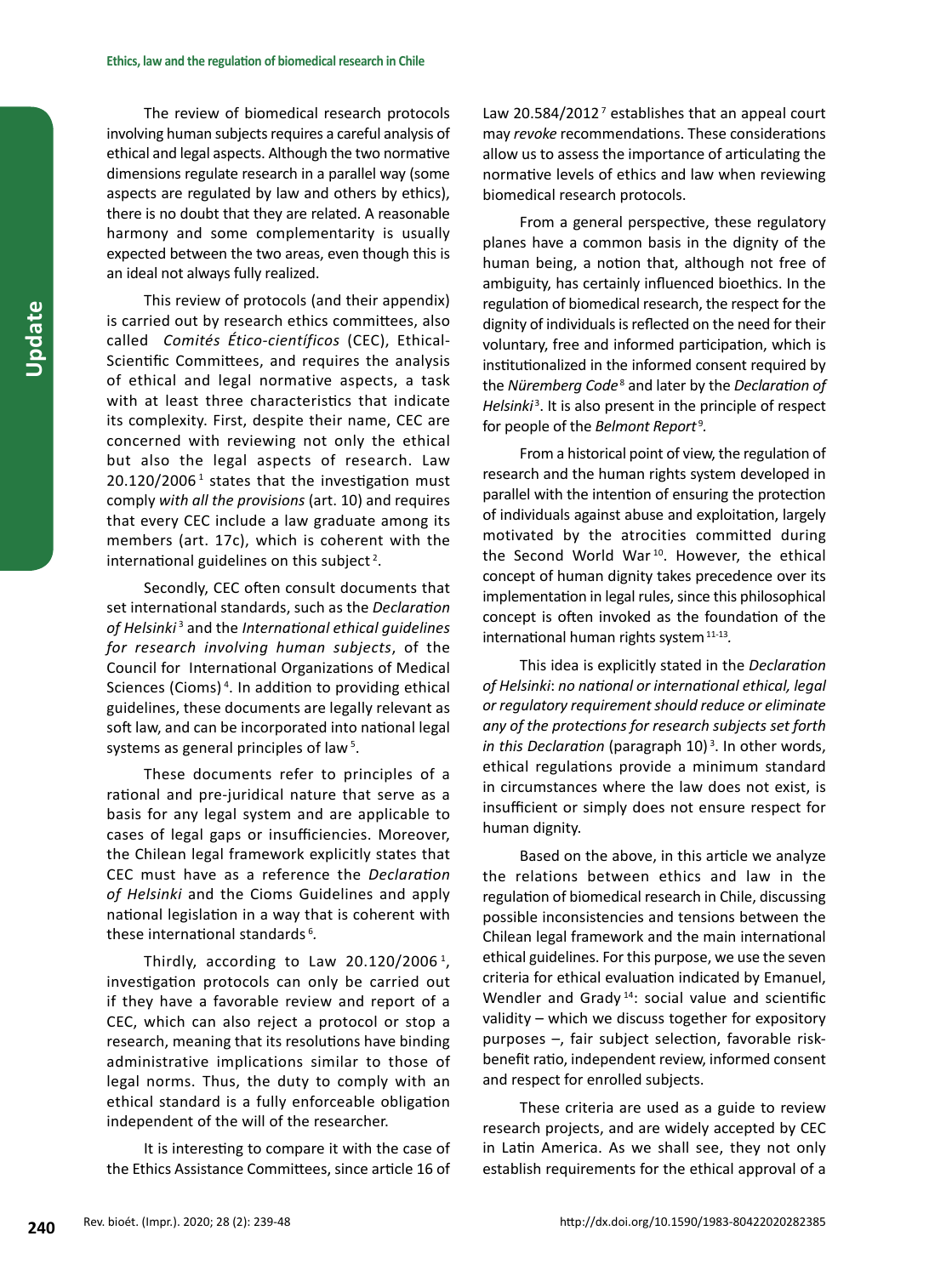project, but also show tensions between the ethical and legal planes.

Regarding the Chilean legal framework for scientific research, we refer Law 20.120/2006<sup>1</sup> (which regulates scientific research with human beings), and other laws related to the topic: Law 19.628/1999<sup>15</sup> (about the protection of privacy), Law 20.584/2012<sup> $7$ </sup> (about the rights and duties of patients) and Law 20.850/2015<sup>16</sup> (about financing for high-cost diseases), as well as their respective regulations and the health code<sup>17</sup>.

Regarding international instruments, we focus on documents that set ethical standards of greater prestige and influence in our environment: the *Declaration of Helsinki* (hereinafter *Helsinki*) <sup>3</sup> , published by the World Medical Association in 1964, with subsequent updates until 2013; and the *Cioms guidelines* (hereinafter *Cioms*) <sup>4</sup> , whose latest version dates from 2016, developed in collaboration with the World Health Organization and aimed at assisting the creation of regulatory policies especially in developing countries.

These instruments have some controversy, particularly the *Helsinki* <sup>18</sup>. However, their influence is undeniable and may successfully articulate widely recognized ethical principles.

Finally, we complement our analysis with documents issued by the Ministerial Commission on Ethics in Health Research (CMEIS), a public body currently responsible for establishing a homogeneous interpretation of the legal framework research regulations in Chile, and also some articles of the specialized literature about the topics discussed.

We hope this study can guide and motivate legislators to formulate initiatives to improve the Chilean regulatory framework for biomedical research, and that it will serve as a guide for researchers, sponsors and reviewers of study protocols, as well as an overview of international ethical regulations, facilitating access to them. This may contribute to the harmonization of regulations and the necessary integration of research ethics systems in order to respond adequately to health problems in America 19.

# **Ethical analysis of the regulation of biomedical research in Chile**

# *Criteria of social value and scientific validity*

The social value of a research refers to the need to ensure that its results produce relevant results for the population, regarding improving

their health or well-being in general. The scientific value is the capacity of a study to generate reliable and valid information, which allows reaching the established objectives. It implies a methodological design that is scientifically valid and viable. Both values are the minimum ethical requirements for all biomedical research, since the results are expected to provide innovative and implementable knowledge in clinical practice.

The *Helsinki*<sup>3</sup> (art. 21 and 22) states that all research involving humans must have scientific support and methodology clearly described in the protocol, which must be continuously evaluated by the researcher (art. 6). The need to justify the social value of the research (art. 14) and the fact that it is carried out by a qualified research team is also raised (art. 12)<sup>3</sup>.

The *Cioms guidelines*<sup>4</sup> also point out the importance of scientific value, emphasizing the need to not waste the resources used for the study, as well as the fact that social value cannot be used to justify researchers that violate the dignity of subjects (Guideline 1). This value, according to the *Guidelines* <sup>4</sup> , should respond to the health needs or priorities of the communities or populations where the research is conducted (Guideline 2). An important aspect is that the results are shared with the scientific community, so that the potential benefits may have an effective and durable impact.

This is explicitly stated in *Helsinki<sup>3</sup>* (art. 36) and *Cioms* <sup>4</sup> Guideline 24, which state that negative or inconclusive results should also be published. The need to pay attention to the local context where research is conducted does not figure prominently in the principles of Emanuel and collaborators $20$ ; however, the authors incorporated them in subsequent publications, both in the criterion of social value and in an additional criterion of "collaborative partnership." In contrast, it is important to note that the Chilean legal framework does not include this requirement.

The collaborative partnership approach is also reflected on sections of *Cioms*, Guideline 2, which states that the bodies responsible for ensuring the criteria of social value and scientific validity should include the relevant researchers, sponsors, ethics committees and health authorities. In addition, it indicates that the responsibility for determining the social value of a research should consider the opinions of the community involved.

Regarding the Chilean legal framework, we find references to the social value of biomedical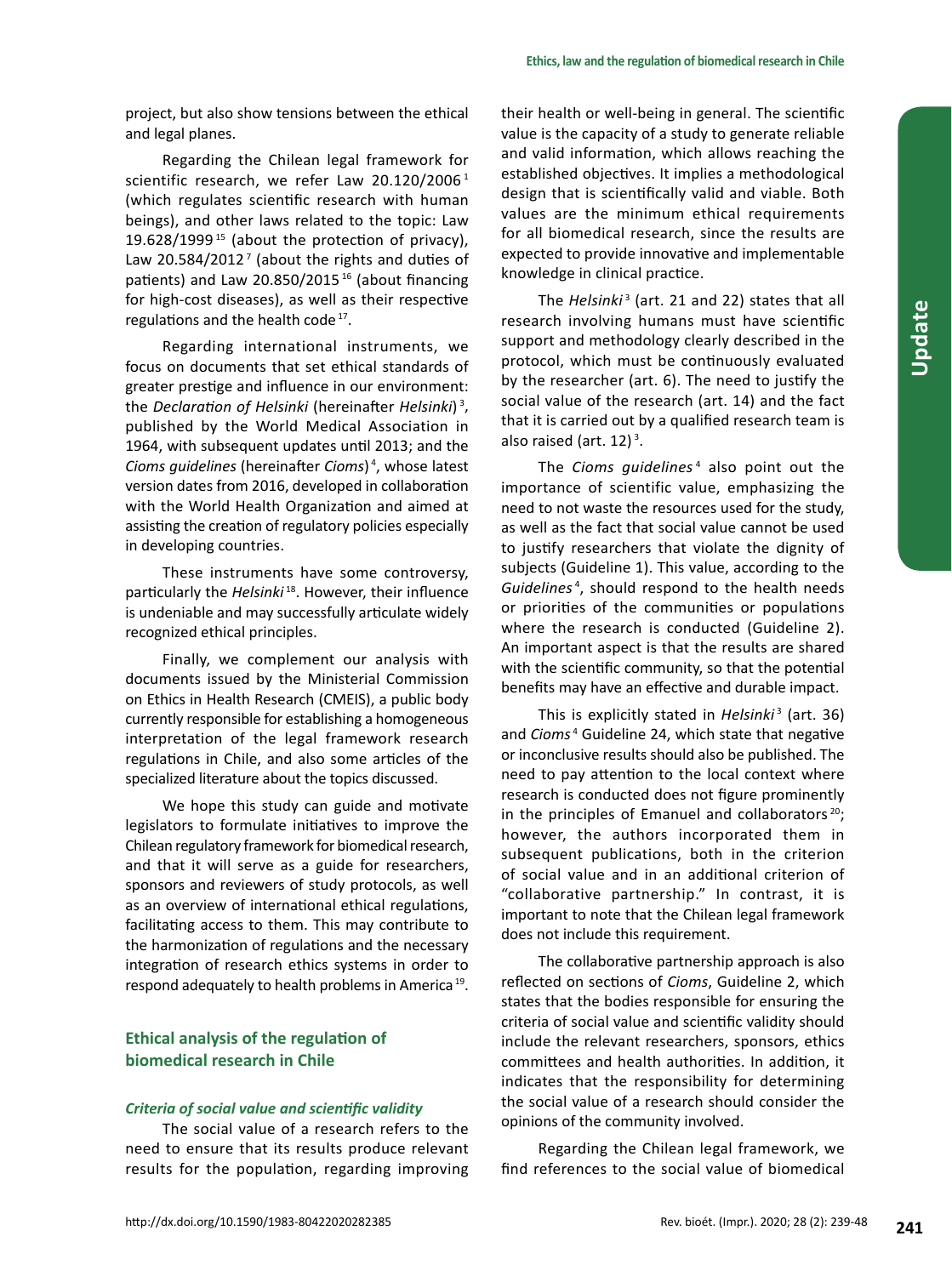research in Law 20.120/2006 $^1$  and article 8 of Decree 114, which defines it as *any research that involves physical or psychological intervention or interaction with human beings, with the aim of improving prevention, diagnosis, treatment, management and rehabilitation of people's health or increasing the biological knowledge of human beings*<sup>21</sup>. In addition, Technical Standard 151 <sup>6</sup> , about accreditation standards of the CEC, includes the scientific validity and social utility of the research among the criteria for reviewing a protocol, as well as the technical competence of those who will conduct it.

In general, the legal framework is coherent with the ethical standards regarding scientific validity and social value present in the *Helsinki*<sup>3</sup> and *Cioms guidelines* <sup>4</sup> . However, these criteria, so relevant from an ethical perspective, have only an indirect mention in the regulatory field (not legal) in the Chilean legal framework.

## *Fair subject selection*

The fair selection criterion states that the incorporation of participants in an research must be objective and impartial. People from a determined group can only be incorporated if the characteristics are related to the scientific questions of the study, and not because of conditions of vulnerability or facility in accepting (for instance, in countries with scarce resources, where it is more profitable to do the research).

This criterion is present in the *Helsinki*3 (art. 13, 19 and 20) and *Cioms*<sup>4</sup>(Guidelines 2, 3 and 15), where it is stated that research with vulnerable populations can be justified since it responds to the health needs and priorities of the group, cannot be carried out in a non-vulnerable group, and the group must benefit from the knowledge, practices or interventions derived from the study. *Cioms guidelines* emphasize that benefits and responsibilities must be shared equitably when selecting groups to participate in the research, especially when recruiting vulnerable individuals or groups.

The Chilean legislation makes no direct reference to research with vulnerable populations, except for Technical Standard 151, which includes *special protection for vulnerable groups*<sup>6</sup> among the list of criteria considered for the review of protocols. On the other hand, Law 20.584/2012 <sup>7</sup> (art. 28) prohibits studies involving people with "mental or intellectual disabilities" who are unable to give their informed consent. It seems to be

the opposite in *Cioms* <sup>4</sup> Guideline 3, according to which it is unfair to exclude from the research vulnerable groups that would benefit from discoveries concerning the diagnosis, prevention and treatment of diseases that affect them, unless there are disproportionate risks or scientific reasons for this exclusion. In addition, the *Cioms* <sup>4</sup> Guideline 16 considers special circumstances for authorizing studies on these individuals.

In short, compared to the Chilean legal framework, *Helsinki*<sup>3</sup> and *Cioms guidelines*<sup>4</sup> are more detailed and specific about the necessary precautions for a research with vulnerable populations, a multidimensional concept particularly discussed in the *Cioms guidelines*. The legal framework is also stricter concerning the recruitment of subjects with mental or intellectual disabilities in scientific research.

## *Favorable risk-benefit ratio*

The risk-benefit ratio in clinical research establishes three ethical demands: minimizing the risks to investigated subjects, maximizing the benefits to subjects or society, and ensuring that the risks are less than or at least proportionate to the benefits.

*Helsinki* <sup>3</sup> (art. 16 and 17) fully sets out these requirements, adding that investigations must be preceded by careful assessment and that researchers must continually monitor, evaluate and document risks to minimize them. The declaration also provides that if the researcher discovers that the risks exceed the benefits, the discontinuation or modification of the study must be evaluated (art.  $18$ )<sup>3</sup>.

*Cioms*<sup>4</sup> Guideline 4addresses with more details the risk-benefit evaluation, distinguishing two levels of analysis. The first level corcerns the subject, who must be assured that the intervention corresponds to the best available and effective therapy (or equivalent), which limits the use of placebos in control groups for cases when the expected social and scientific value of the research is favorably weighted. The possibility of recruiting subjects who cannot express consent is always considered when the risks are minimal.

The second level of analysis, which is more comprehensive, requires an appropriate relationship between risks and benefits to participants and the scientific and social value of the study. Finally, we point out that the *Cioms guidelines* postulates that benefits and risks should be evaluated with the community where the research will be conducted.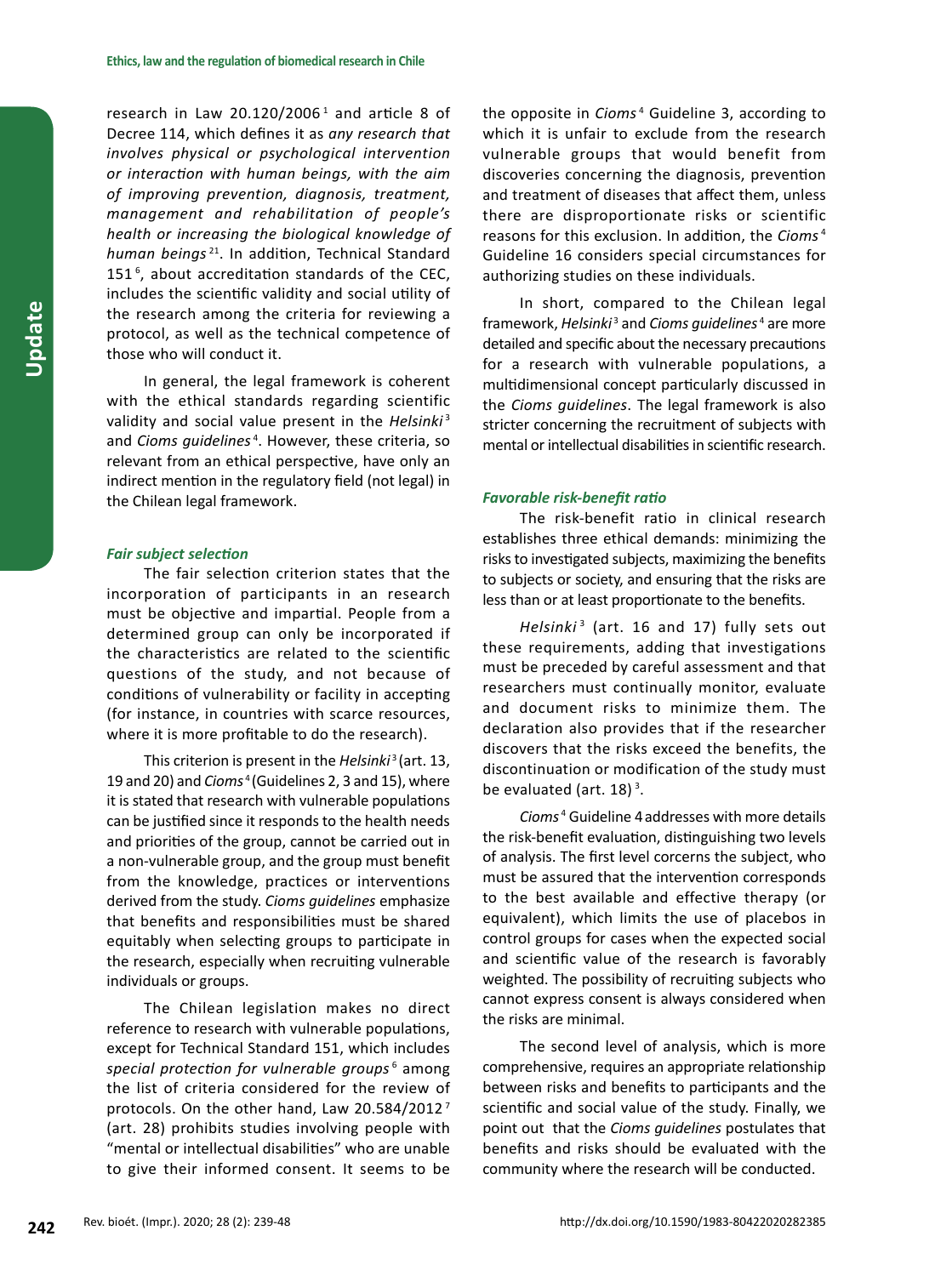Law 20.120/2006<sup>1</sup> does not expressly include rules regarding the requirement of an adequate balance between risk and benefit, although it emphatically prohibits scientific research with excessive risks, those involving destruction, death or serious and lasting bodily injury to the individual (art. 10). On the other hand, the aforementioned Standard 151 incorporates, as a fundamental aspect to be evaluated in the revision of protocols by CEC, the *not unfavorable risk-benefit ratio and the minimization of risks*<sup>6</sup> *.*

# *Independent review*

The investigation must be evaluated by reviewers who are not affiliated with it and who have authority to approve, reject or suspend it. In this way, conflicts of interest are prevented or reduced. In this sense, an independent review and evaluation of the protocols provides a guarantee to society that the research comply the ethical standards.

*Helsinki*<sup>3</sup> agrees with this criterion and even goes into more detail on this subject. For example, art. 14 proposes that a physician should not recruit his own patients for a research conducted by himself, although he considers it acceptable if participation in the study does not adversely affects the health of the patients, with prior approval by an ethics committee. In addition, art. 22 states that information about funding, incentives and declaration of conflicts of interest must be included in the research protocol.

The declaration<sup>3</sup> also emphasizes the necessary independence of the ethics committee that reviews the research protocol (art. 23). Finally, it relates the transparency of the study with a complete informed consent, detailing all affiliations, funding, authors, directors, ethical obligations, information about publication of reports and conflicts of interest (art. 26 and 36) $^3$ .

*Cioms*<sup>4</sup> (Guideline 8) argues that an independent ethical review is fundamental for building trust in the community. It also includes Guideline 25, which warns about conflicts with entities participating in the research and points out the need to implement policies and procedures to detect, reduce and eliminate or manage these conflicts <sup>4</sup> . Specifically, it states that study protocols should include a declaration of interests that may affect the study, and ethics committees should request a declaration of interests from their members and take appropriate mitigation measures in case of conflict.

Concerning the legal framework, the most detailed legal instrument for the ethical aspects of protocol review is the Standard  $151<sup>6</sup>$ , which establishes several measures to ensure the independence of CEC members, including the obligation to declare if they have conflicts of interest and do not participate in the review in case it merits any of them. Meanwhile, the regulation of Law 20.120/2006 $<sup>1</sup>$  requires that investigators</sup> who present a protocol to be reviewed by a CEC include a declaration of "potential or apparent" conflicts of interest (art. 18 bis).

In summary, the national legal framework addresses the independent review criterion in less detail compared with international ethical standards, without referring to aspects such as the prevention of conflicts of interest by institutions and research's sponsors.

**Update**

# *Informed consent*

The respect for the autonomy of subjects requires adequate informed consent for their participation. Consent requirements include that the person has received and understands all information regarding the protocol in which will participate (what it is about, what the objectives are, risks and benefits, treatment alternatives, etc.) and that the person made this decision freely and not forcedly*.*

*Helsinki*<sup>3</sup> bases the importance of informed consent (art. 7 and 9) and specifies in several articles that it should be voluntary and without any pressure (art. 25, 27 and 31), with adequate information and preferably written (art. 26). It also indicates the figure of the legal representative in case the subject is incapable of giving consent (art. 28 and 30) and refers to a consent when the participant is incapable (art. 29). Finally, it mentions the need of informed consent in research using material or data that allow the identification of the individuals (art. 32)<sup>3</sup>.

The *Cioms guidelines*<sup>4</sup> addresses this topic throughout out the whole document. Like Helsinki<sup>3</sup>, they recommend the written consent (Guideline 9), but allows modifications and even renunciations in justified cases: when it is not possible or feasible to obtain the information in that way, the risk to participants is minimal, and the research has significant social value. However, these cases must be approved by an ethics committee (Guidelines 4 and 10)<sup>4</sup>.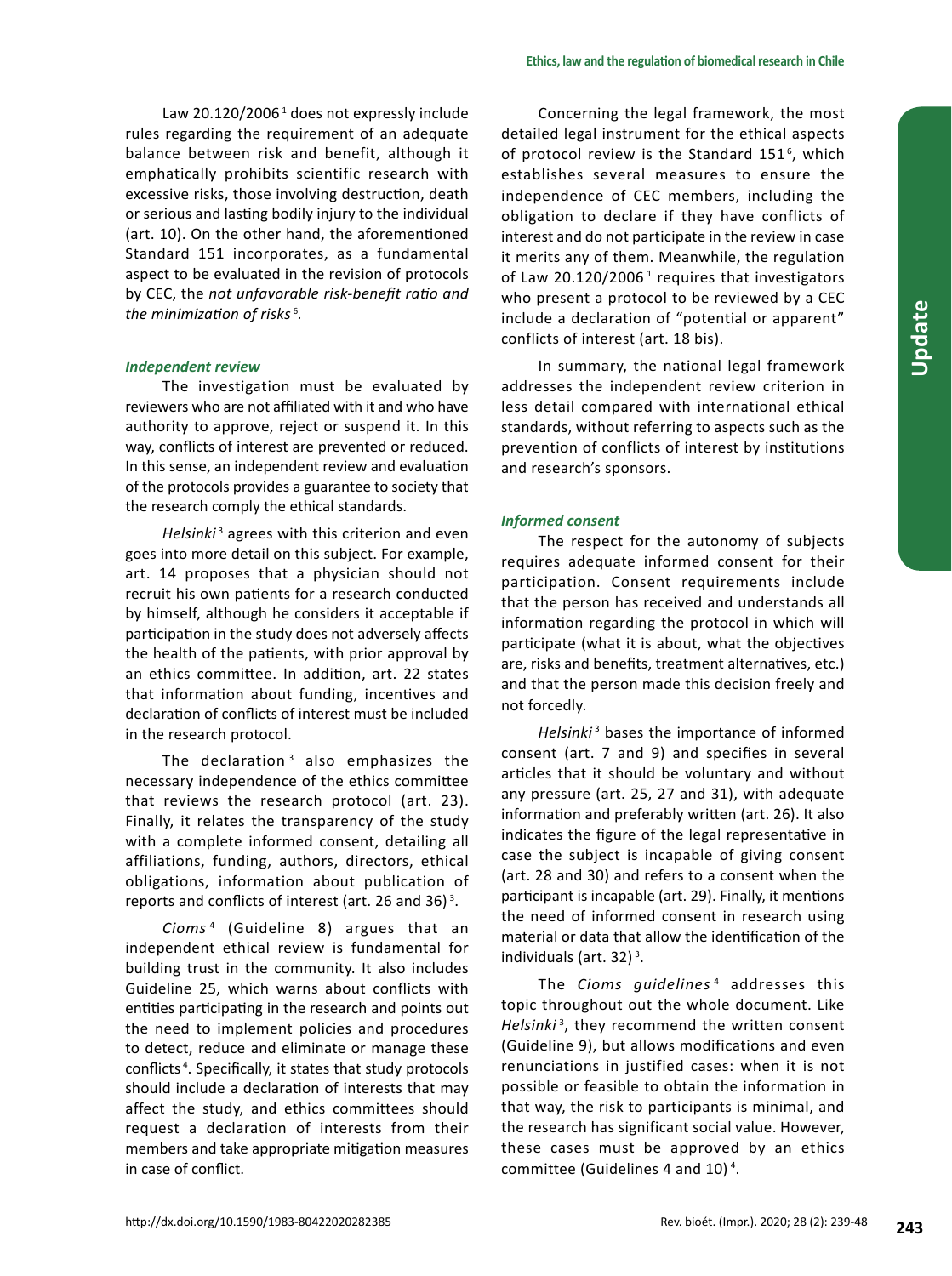*Cioms*<sup>4</sup> also refers to obtaining the mentioned criterion regarding collection, storage and use of biological materials and related data (Guideline 11), an aspect that is not yet legislated in Chile. However, a recommendation of the CMEIS<sup>22</sup>, regarding the storage of samples in biobanks, establishes the characteristics of an informed consent for such purpose and admits some conditions under which a CEC can approve the use of historical samples from a biobank without the informed consent of the bearers.

Law  $20.120/2006<sup>1</sup>$  (art. 11) states that all research involving human beings must have the informed consent of the participant or, alternatively, of a legal representative. It also addresses the type of information required from the participant and emphasizes, as do international ethical standards, the possibility of the subject revoking the consent at any time during the study without receiving any penalty.

Unlike the ethical framework mentioned, this law establishes that the consent must be registered in a document signed by the participant, adding the signature of the responsible researcher and of the director of the institution where the research will be carried out, acting as a representative. The regulations authorize the director to delegate this function to another person<sup>1</sup>.

In the Chilean regulation, Decree  $114<sup>21</sup>$  refers to research involving minors, regarding the fact that their refusal to participate or continue in the study must be respected (art. 11), an aspect that is not mentioned in the *Declaration of Helsinki*<sup>3</sup> , but addressed by *Cioms* <sup>4</sup> .

On the other hand, Law 20.584/2012<sup>7</sup> prohibits research involving subjects with mental or intellectual disabilities who cannot express their wishes, thus excluding the possibility of a legal representative to authorize the participation of these individuals. In addition to being stricter than the international ethical standards, it may be interpreted as discrimination, contrary to Law 20.422/2010 <sup>23</sup>, which establishes rules about equal opportunities and social inclusion of people with disabilities.

While the Chilean legal framework is generally in accordance with international ethical standards, it is stricter since it requires written and signed informed consent. It limits the conduct of some types of research, especially retrospective studies<sup>24</sup>. Although it does not strictly correspond to a research protocol, we consider it appropriate to mention the situation

regarding the requirement of informed consent for case reporting, an issue not addressed by the *Cioms guidelines* <sup>4</sup> , *Helsinki*<sup>3</sup> or Chilean law. The international recommendations allow an ethics committee to authorize the dispensation of this permission in qualified circumstances <sup>25</sup>*.*

In short, in the legal framework we find a lack of regulation of increasingly relevant issues, such as broad consent that allows the use of biological material for future research or the creation of anonymized databases from clinical files.

## *Respect for enrolled subjects*

This criterion states that participants must be respected during and after the clinical research. In addition to safeguarding privacy and confidentiality, individuals should be informed of any changes in the study that may affect their integrity, while retaining their freedom to discontinue participation. The importance of continuous monitoring of subjects, including the treatment of any adverse reactions, and the need to inform them the results of the research are also considered.

This principle is broad and is one of the founding aspects of research ethics, so it is not surprising that it is addressed in various places by *Helsinki<sup>3</sup>*. Likewise, *Cioms<sup>4</sup>* establishes the importance to protect the rights of the subjects beyond the social value expected from the study (Guideline 1), although Guideline 3 qualifies this point by indicating the risks should be proportional to the social and scientific value of the expected knowledge. This regulatory framework is, in general, compatible with Law 20.120/2006<sup>1</sup> regarding respect for subjects. However, *Cioms* <sup>4</sup> is more specific in addressing the particular case of pregnant or lactating women, children and adolescents (Guidelines 17, 18 and 19), as well as focusing on research with vulnerable subjects or groups (Guideline 15)<sup>4</sup>.

The use of the clinical file deserves special mention. Law 20.584/2012<sup>7</sup> (art. 13 and 21) restricts this use to those involved in the patient's health care and adds some exceptions, excluding research. Furthermore, it stipulates that the use by third parties require a power of attorney. Law 20.120/2006<sup>1</sup> (art. 11), however, allows subjects to authorize their participation in studies by written consent, without notarial mediation. According to Circular A15/15 issued by the Ministry of Health<sup>26</sup>, it was interpreted as a legitimate form of access to the clinical record, on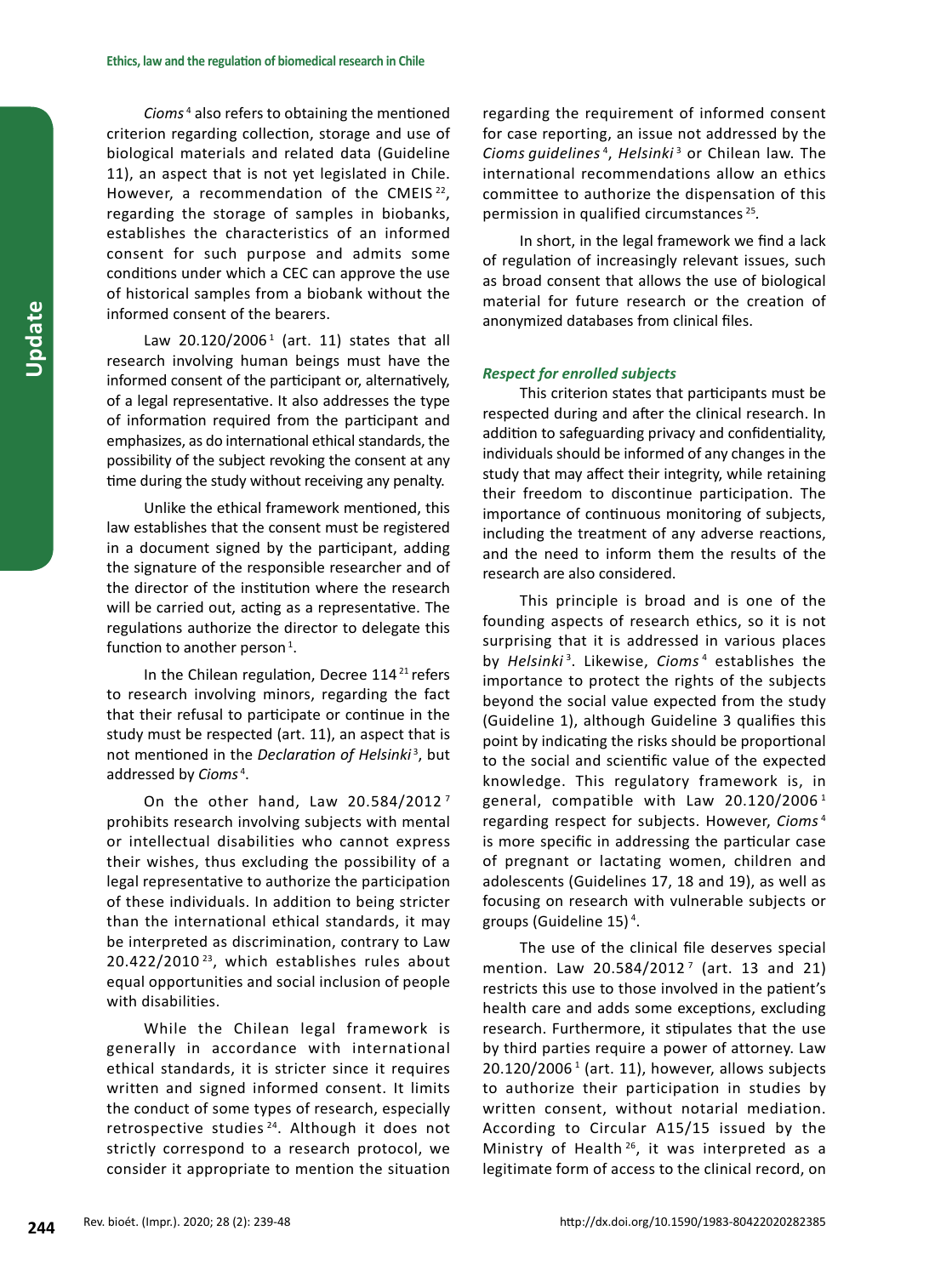the grounds that Law 20.120/2006 $^1$  is specific to research and therefore takes precedence over Law  $20.584/2012<sup>7</sup>$  in this area.

The Chilean legislation is more restrictive than the *Cioms guidelines* <sup>4</sup> , since the latter allows the use of personal data without consent when the individual has the opportunity to refuse it (for example, during a previous clinical session), and when the social value of the research is high while the risks are minimal. This last point seems reasonable, since it allows access to clinical records to consolidate data for statistical purposes, a low-risk process when accompanied by anonymization or misidentification.

The same legislation allows the use of statistical data, but is silent about the access required for clinical records for their preparation. CMEIS <sup>27</sup>, on the other hand, refers to the use of personal data for epidemiological, statistical, or research purposes in exceptional situations, as well as allows exemption from informed consent when it puts the validity, registration, and consequently the research at risk, or when the request puts the person in the research at risk.

Law 20.850/2015<sup>16</sup> (art. 111c) requires the provision of post-test treatment, not allowing any possibility of suspension agreements, contrasting with *Cioms* <sup>4</sup> (Guidelines 2 and 6), which allows for some flexibility in stating that post-test treatment could be limited to a pre-established period, with the participation of all involved participants.

*Cioms* <sup>4</sup> Guideline 14 requires compensation for damages that result from the intervention without specifying the procedure for proving such damages. Law 20.850/2015 16 (art. 111e) is more specific and restrictive in stating that the possible damages are the result of the intervention, without prescribing a period of accreditation (although it defines the limitation of liability after ten years of the damage).

CMEIS has expressed concern because the articles mentioned above impose difficulties and burdens that restrict the development of biomedical research in the country<sup>22</sup>. At the time of our research, a project was being processed in the Chilean Congress to modify the articles of Law 20.850/2015 mentioned in the two previous paragraphs.

Finally, *Cioms* <sup>4</sup> Guideline 9 highlights the importance of communicating to participants significant changes in the research protocol or new relevant information. Helsinki<sup>3</sup> (art. 26), on the other hand, emphasizes respecting people's right to know the results of the study. The Chilean legal framework (Standard 151 <sup>6</sup> ) requires a notification to the CEC about changes in the research and the appearance of adverse effects on individuals, as well as the investigator's duty to inform them about the progress of the study.

# **Final considerations**

Establishing ethical standards for research is not a task exclusive to law, but shared with the norms of international ethical guidelines, such as the *Declaration of Helsinki*<sup>3</sup> and the *Cioms guidelines*<sup>4</sup> . In many countries, legislation about biomedical research has followed the publication of these guidelines and the formation of ethics committees. Although these documents do not have the same legal significance as a law, they have a binding character for health professionals who conduct research with human subjects, since they are issued by organizations called upon to regulate the practice of these professions.

When there are gaps or deficiencies in the current legislation in the field of scientific research, international guidelines acquire regulatory preeminence, especially because of the authority of the organizations that issue them, highlighting the representativeness of the World Medical Association (*Helsinki*<sup>3</sup> ) and the global presence of the World Health Organization (*Cioms guidelines*<sup>4</sup> ).

As for the Chilean legislation, we may identify certain gaps regarding the use of clinical record data for retrospective studies, storage and use of biobank material, research in vulnerable populations or unqualified subjects, conflicts of interest, among others. This situation is worrisome, since these issues deal with actions that may violate fundamental rights. Therefore, it is important the corrections of these regulatory shortcomings by modifying or adding legal standards.

We must also emphasize that not every absence of criteria in the law corresponds to a regulatory gap. First, it may be inconvenient establishing some criteria by law when they relate to situations that depend on contextual factors and variables. For example, the law may establish general considerations on the protection of subjects unable to give consent without the absence of mention of specific groups being considered a regulatory gap 28,29. Overregulation may prevent the law from fully achieving its purpose – for example, when protecting individuals with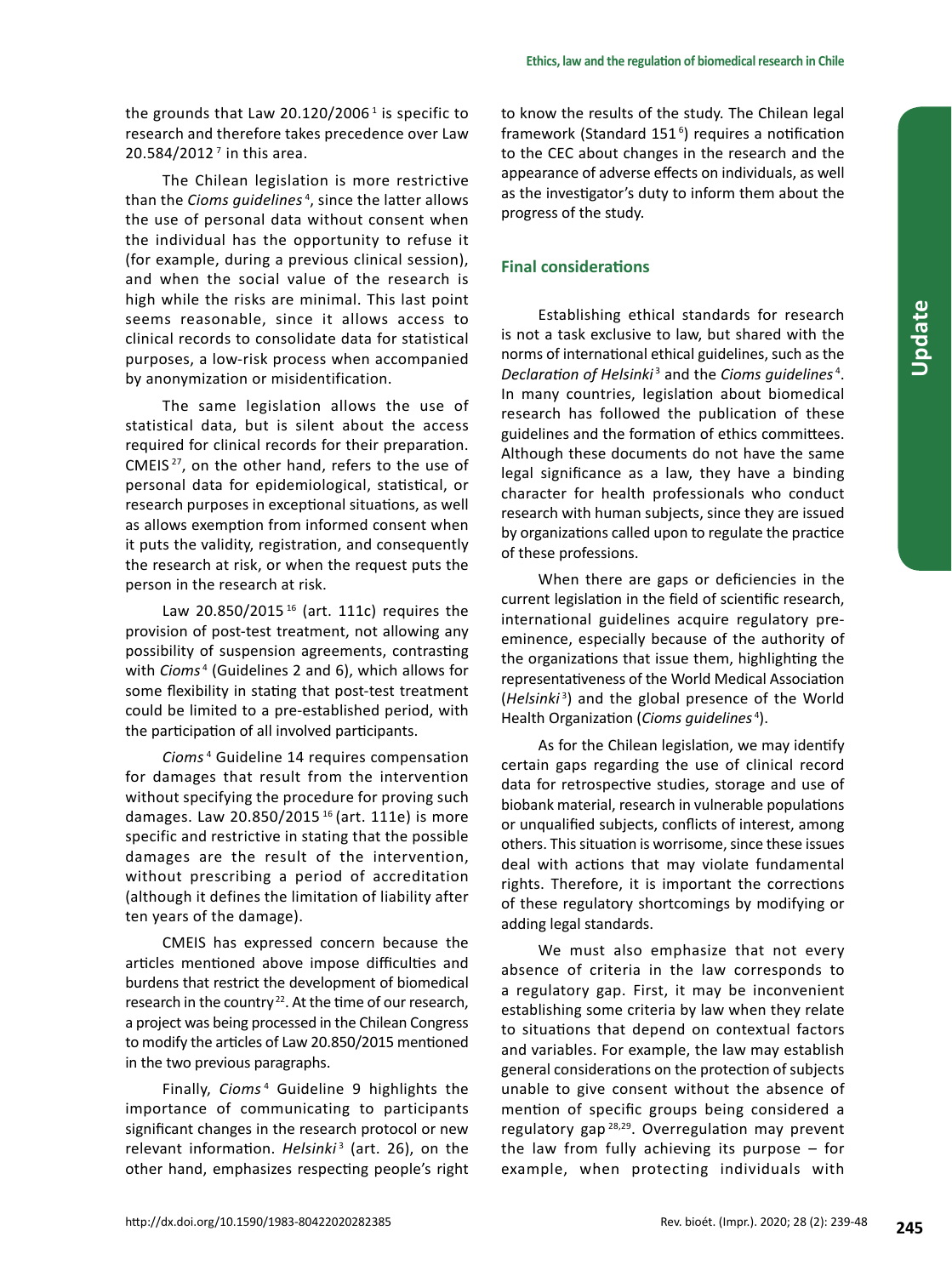intellectual disabilities denies them any possibility to participate in a research, including those with potential benefit.

Second, the normative definition of technical matters or scientific details should be delegated to bodies that are better positioned from a technical (expert knowledge) and institutional point of view (for instance, an independent, pluralistic committee with the capacity to supervise research in time) $30$ . In this regard, we believe that the international *Cioms guidelines* <sup>4</sup> achieve an adequate balance between defining specific research topics and applying flexible criteria that are sensitive to different contexts.

Third, there is the possibility that, for issues not explicitly regulated, there are more general principles (constitutional and legal) not specifically formulated to cover research topics, but which can be applied to these cases.

Another aspect of this review includes cases involving local legal regulations that are more restrictive than international ethical standards. This is particularly clear regarding the obligation of post-test treatment and compensation for damages, adding restrictions to access to clinical records and research on subjects with mental or intellectual disabilities. As we have pointed out, in line with what was expressed by the CMEIS, a legal framework that is more restrictive than international regulations may discourage the development of biomedical research in Chile and affect those who could be benefited by it, a situation that has generated concern in the professional and academic sector <sup>31</sup>*.*

More than promoting legal and guarantee regulation, the international trend is to strengthen the deliberative role of CEC for specific cases, with an analysis of particularities and circumstances, including monitoring or auditing the development of the investigation. Likewise, there is a paradigm shift based on the need to justify the inclusion of vulnerable subjects rather than having to justify their exclusion.

We believe in the importance of promoting a qualified institutionality capable of setting standards for specific situations, in which contextual and dynamic factors make it inconvenient to have a regulation that anticipates and solves them via legal norms. Therefore, it is appropriate to highlight the role of ethics committees for the development of biomedical research and the importance of promoting accreditation processes that allow them to standardize their practices and operate autonomously.

These suggestions are consistent with the initiatives of the Regional Bioethics Programme of the Pan American Health Organization<sup>19</sup> concerning the strengthening of research ethics systems, from an adequate legal framework to the development of capacities for researchers and ethics review committees.

Finally, this review describes the dispersed nature of the legal norms on biomedical research in Chile, since they are limited in different normative bodies, some of which are mainly oriented towards different regulatory objectives, such as health care. This situation is partially responsible for the regulatory gaps and inconsistencies that we find when analyzing the regulatory framework as a whole.

The mission of advising the State authorities on the modification of this framework falls mainly to the National Bioethics Commission, created by Law 20.120/2006<sup>1</sup> (art. 15). The fact that this Commission has not yet been set up in Chile may explain why the above-mentioned problems have not been solved yet. One way of regulating research may be to concentrate legislative changes in the mentioned law, which deals specifically with the theme. Another, more radical, strategy would be to create a new research law, which would cancel the previous regulations and address research with human beings, in biomedicine or in the social sciences, in an updated and complete way <sup>32</sup>*.*

*The writing of this article has benefited from the comments of Alberto Lecaros, Marcial Osorio and Sofía Salas.*

# **References**

- 1. Chile. Ministerio de Salud. Ley nº 20.120, de 7 de septiembre de 2006. Sobre la investigación científica en el ser humano, su genoma, y prohíbe la clonación humana. Diario Oficial de la República de Chile [Internet]. Santiago, 22 set 2006 [acesso 11 jul 2019]. Disponível: https://bit.ly/2VxfRc1
- 2. Organización Panamericana de la Salud. Pautas y orientación operativa para la revisión ética de la investigación en salud con seres humanos [Internet]. Washington: OPS; 2012 [acesso 11 jul 2019]. Disponível: https://bit.ly/2z3WAaO

**Update**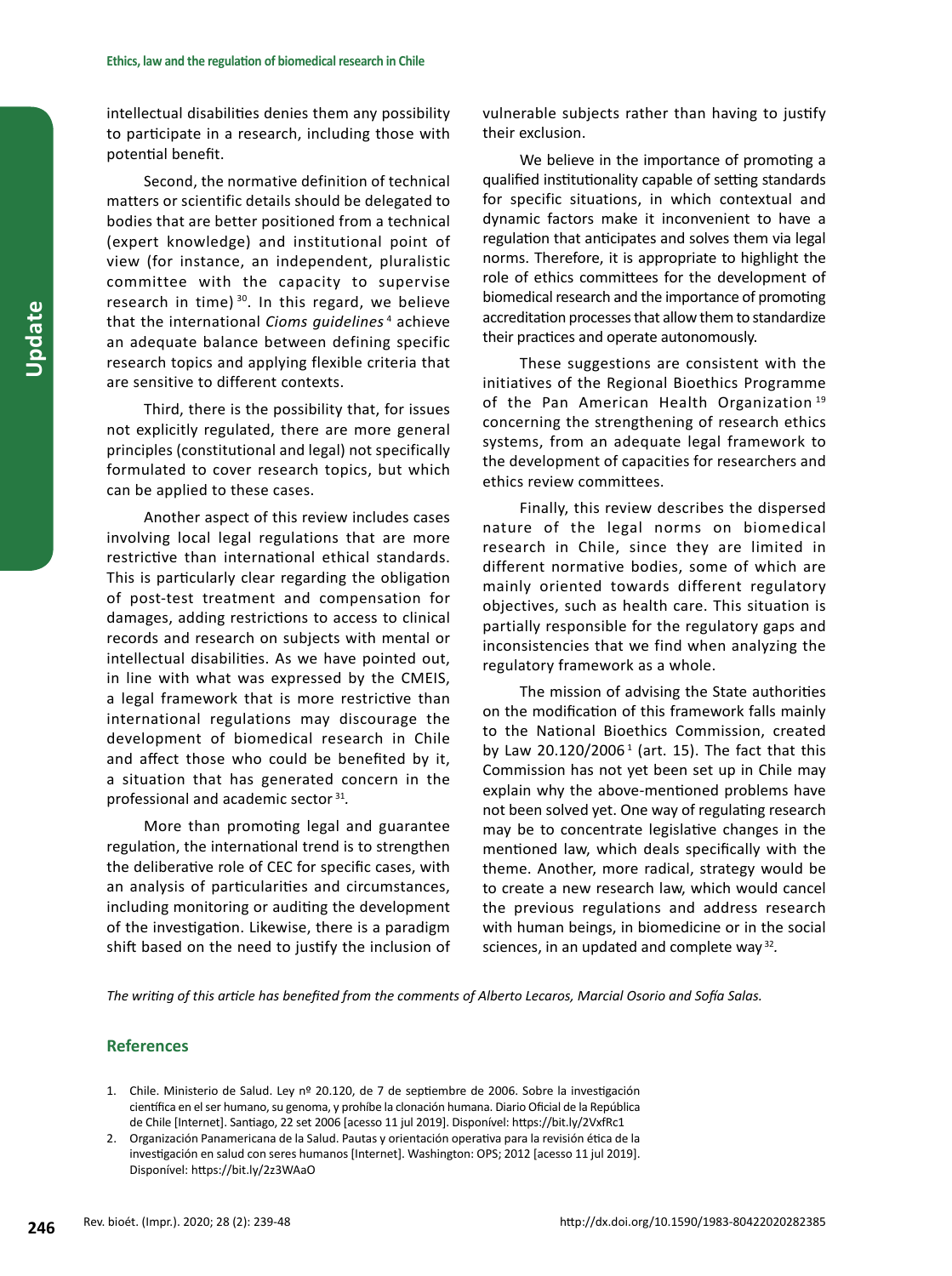- 3. Asociación Médica Mundial. Declaración de Helsinki de la AMM: principios éticos para las investigaciones médicas en seres humanos [Internet]. Ferney-Voltaire: AMM; 2013 [acesso 11 jul 2019]. Disponível: https://bit.ly/3b7LX4O
- 4. Organización Panamericana de la Salud, Consejo de Organizaciones Internacionales de las Ciencias Médicas. Pautas éticas internacionales para la investigación relacionada con la salud con seres humanos [Internet]. Washington: OPS; 2017 [acesso 11 jul 2019]. Disponível: https://bit.ly/2yWhk42
- 5. Cornejo Plaza MI. Naturaleza jurídica de las declaraciones internacionales sobre bioética. Rev Bioét Derecho [Internet]. 2015 [acesso 11 jul 2019];34:26-36. Disponível: https://bit.ly/2XEzS36
- 6. Chile. Ministerio de Salud. Norma General Técnica nº 151 sobre estándares de acreditación de los comités ético científicos [Internet]. Santiago, 11 jul 2013 [acesso 11 jul 2019]. Disponível: https://bit.ly/3aaIAZy
- 7. Chile. Ministerio de Salud. Ley nº 20.584, de 13 de abril de 2012. Regula los derechos y deberes que tienen las personas en relación con acciones vinculadas a su atención en salud. Diario Oficial de la República de Chile [Internet]. Santiago, 24 abr 2012 [acesso 19 jul 2019]. Disponível: https://bit.ly/2Vded0p
- 8. Nüremberg Military Tribunals. Trials of war criminals before the Nüremberg Military Tribunals [Internet]. Nüremberg: Nüremberg Military Tribunals; 1949 [acesso 31 out 2019]. Disponível: http://bit.ly/32crMgY
- 9. National Commission for the Protection of Human Subjects of Biomedical and Behavioral Research. The Belmont report: ethical principles and guidelines for the protection of human subjects of research [Internet]. Washington: Department of Health, Education, and Welfare; 2018 [acesso 11 jul 2019]. Disponível: https://bit.ly/2z6FXvf
- 10. Emanuel EJ, Wendler D, Grady C. An ethical framework for biomedical research. In: Emanuel EJ, Lie RK, Grady C, Miller FG, Crouch RA, Wendler D, editores. The Oxford textbook of clinical research ethics. Oxford: Oxford University Press; 2008. p. 123-35.
- 11. Lebech M. What is human dignity? Maynooth Philosophical Papers [Internet]. 2004 [acesso 11 jul 2019]:59-69. Disponível: https://bit.ly/3crqN21
- 12. Schulman A, Merrill TW, editores. Human dignity and bioethics: essays commissioned by the President's Council on Bioethics. Washington: Government Printing Office; 2008.
- 13. Naciones Unidas. Declaración universal de derechos humanos [Internet]. Nova York: Naciones Unidas; [s.d.] [acesso 11 jul 2019]. Disponível: https://bit.ly/2XEVqNg
- 14. Emanuel EJ, Wendler D, Grady C. What makes clinical research ethical? Jama [Internet]. 2000 [acesso 11 jul 2019];283(20):2701-11. DOI: 10.1001/jama.283.20.2701
- 15. Chile. Ministerio Secretaría General de la Presidencia. Ley nº 19.628, de 18 de agosto de 1999. Sobre protección de la vida privada. Diario Oficial de la República de Chile [Internet]. Santiago, 28 ago 1999 [acesso 11 jul 2019]. Disponível: https://bit.ly/3bbBaXf
- 16. Chile. Ministerio de Salud. Ley nº 20.850, de 1º de junio de 2015. Crea un sistema de protección financiera para diagnósticos y tratamientos de alto costo y rinde homenaje póstumo a Don Luis Ricarte Soto Gallegos. Diario Oficial de la República de Chile [Internet]. Santiago, 6 jun 2015 [acesso 19 jul 2019]. Disponível: https://bit.ly/2XCn0KR
- 17. Chile. Ministerio de Salud Pública. Decreto con Fuerza de Ley nº 725, de 11 de diciembre de 1967. Código sanitario. Diario Oficial de la República de Chile [Internet]. Santiago, 31 jan 1968 [acesso 19 jul 2019]. Disponível: https://bit.ly/2xwNHpK
- 18. Carlson RV, Boyd KM, Webb DJ. The revision of the Declaration of Helsinki: past, present and future. Br J Clin Pharmacol [Internet]. 2004 [acesso 2 abr 2020];57(6):695-713. DOI: 10.1111/j.1365-2125.2004.02103.x
- 19. Organización Panamericana de la Salud. Bioética: hacia la integración de la ética en el ámbito de la salud: informe final [Internet]. Washington: OPS; 2018 [acesso 11 jul 2019]. Disponível: https://bit.ly/3cmdSyk
- 20. Emanuel EJ, Wendler D, Killen J, Grady C. What makes clinical research in developing countries ethical? The benchmarks of ethical research. J Infect Dis [Internet]. 2004 [acesso 19 jul 2019];189(5):930-7. DOI: 10.1086/381709
- 21. Chile. Ministerio de Salud. Decreto nº 114, de 19 de noviembre de 2011. Aprueba reglamento de la Ley nº 20.120, sobre la investigación científica en el ser humano, su genoma, y prohíbe la clonación humana. Diario Oficial de la República de Chile [Internet]. Santiago, 22 nov 2011 [acesso 19 jul 2019]. Disponível: https://bit.ly/3bfJCEU
- 22. Chile. Ministerio de Salud. Ética de Investigación en Salud CMEIS [Internet]. [s.d.] [acesso 19 jul 2019]. Disponível: https://bit.ly/2RDLEHc
- 23. Chile. Ministerio de Planificación. Ley nº 20.422, de 3 de febrero de 2010. Establece normas sobre igualdad de oportunidades e inclusión social de personas con discapacidad. Diario Oficial de la República de Chile [Internet]. Santiago, 10 fev 2010 [acesso 19 jul 2019]. Disponível: https://bit.ly/2V8Su9M
- 24. Oyarzún M. Acceso a la ficha clínica con fines de investigación biomédica. Rev Chil Enferm Respir [Internet]. 2015 [acesso 19 jul 2019];31(4):212-6. DOI: 10.4067/S0717-73482015000400006
- 25. Gagnier JJ, Kienle G, Altman DG, Moher D, Sox H, Riley D, CARE Group. The CARE guidelines: consensus-based clinical case reporting guideline development. Glob Adv Health Med [Internet]. 2013 [acesso 19 jul 2019];2(5):38-43. DOI: 10.7453/gahmj.2013.008